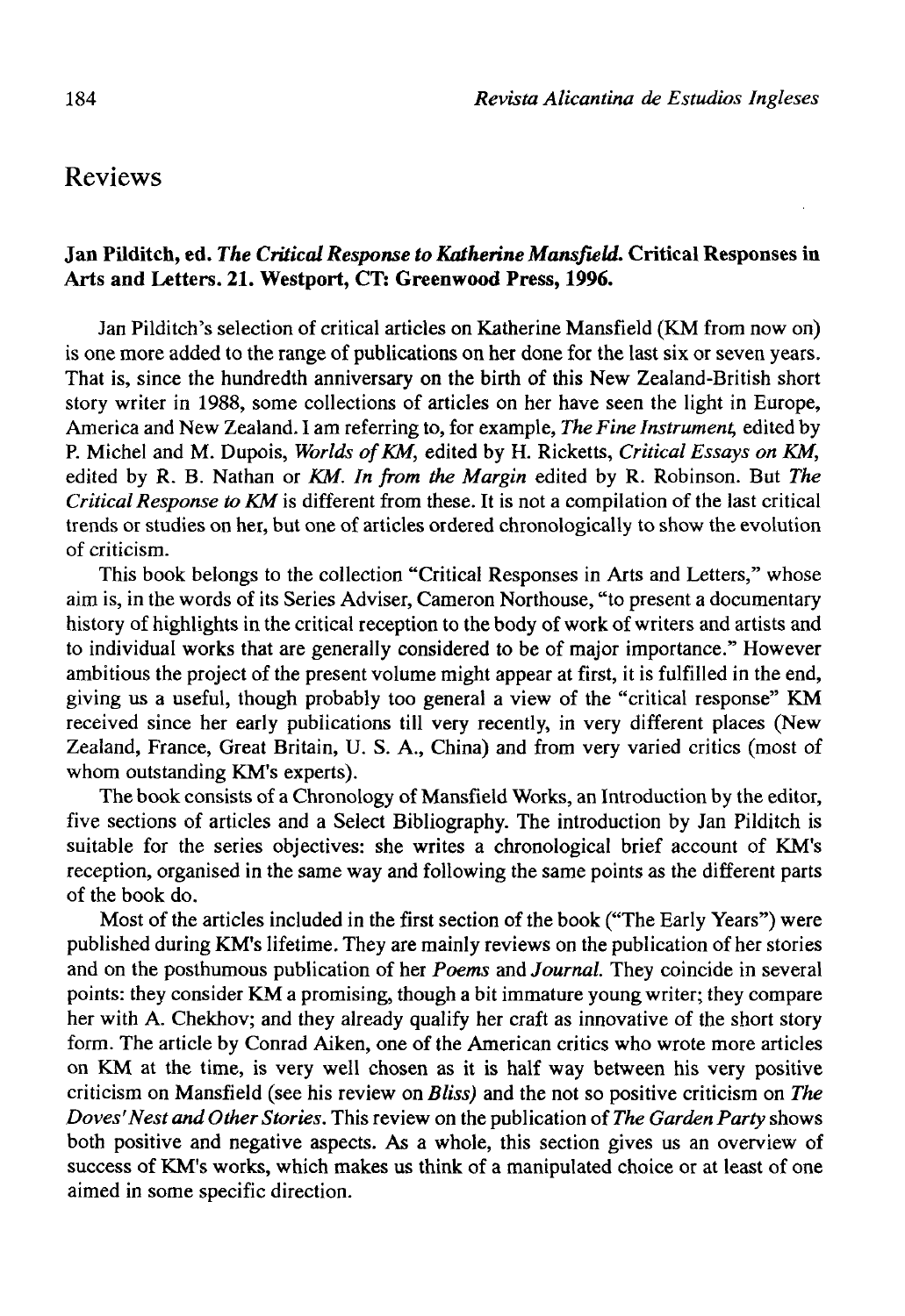# *Reviews* 185

"Towards Assessment" covers almost thirty years of criticism after Mansfield's death (from 1928 to 1956). This section includes ten articles and their general tone is one of lament on KM's death, a so-called "unfulfilled artist." The analysis of her stories is now deeper, though some articles still have a literary more than a critical value: E. Wagenknecht analyzes technique and associates the stories with psychoanalysis; E. Schneider defends her against the accusation of plagiarism; D. Daiches compares some of her stories with others by J. Joyce; an anonymous reviewer of her collected stories from the *TLS* makes a comparison between her stories and music and painting. But none is able to separate the analysis of KM's works from her tragic life and neither are E. Bowen, K. A. Porter or J. M. Murry who was later on accused of having contributed a lot to the creation of KM's "legend." The only negative article in the section is the one by Sam Hynes who, basing himself on her personal writings as well, speaks of her not possessing "artistic maturity" and of her short stories being "monotonous," "repetitive," "escapist" and with "immature themes."

Each of the other three chapters of *The Critical Response to KM* covers about ten years of study on the New Zealander. Criticism evolved much faster then.

"New Approaches" opens with the article of a pioneer in the field of Mansfieldian studies, Ian A. Gordon. According to the following articles this will be a turning point in the evolution of the criticism. It is a comment on the manuscripts acquired by the Government of New Zealand and a comparison with their publication by J. M. Murry in the *Journal* and *Scrapbook.* He concludes that he included the material in one or the other indiscriminately and this had given a false image of KM and so created a false "legend" of her life. Gordon rejects Murry's collections as the base for any "critical or biographical work on KM." From this on Murry is very much criticised, as shown in Bateson and Shahevitch's article who analyse "The Fly" as a realist story and reject previous interpretations; or in Christiane Mortelier's who studies the reception of KM in France and the "phases of interest" she attracted since her death. The two other articles included here are also very interesting. Brigid Brophy studies the difficulties the writer had to construct her own identity and the roles thát her family and friends played. And Eileen Baldeshwiler analyses her creation of "form," her "technique" and "language" and opposes those critics, common in the 1920's, who characterize her work as the result of her inspiration.

Chapter IV, "Consolidation," copes with the criticism on KM during the 1970's. The first article is a very good description by Margaret Scott of Mansfield's manuscripts, the real source of her work and personal writings. The other articles include studies of the influences on her (apart from the already well-known of Chekhov): T. O. Beachcroft traces Theocritus' *Adoniazusae* or XVth *Idyll* in some of her stories. Vincent.O'Sullivan finds several influences: O. Wilde, Walter Pater, Joyce, Chekhov, Yeats... and analyzes some images, the epiphanies, her bisexuality and the figure of the father in her stories mainly in relation to these writers. Jeffrey Meyers studies her poem "To Stanislaw Wyspianski" and the relation with and influence of her Polish friend Floryan Sobieniowski. Once more the critics coincide in stressing the negative influences of Murry's publications of KM and his commentaries on her. The New Zealand critic, novelist and poet C. K. Stead criticizes Murry's analyses of her stories and so does Ruth Elvish Mantz, who made a biography of KM together with Murry.All agree in the need to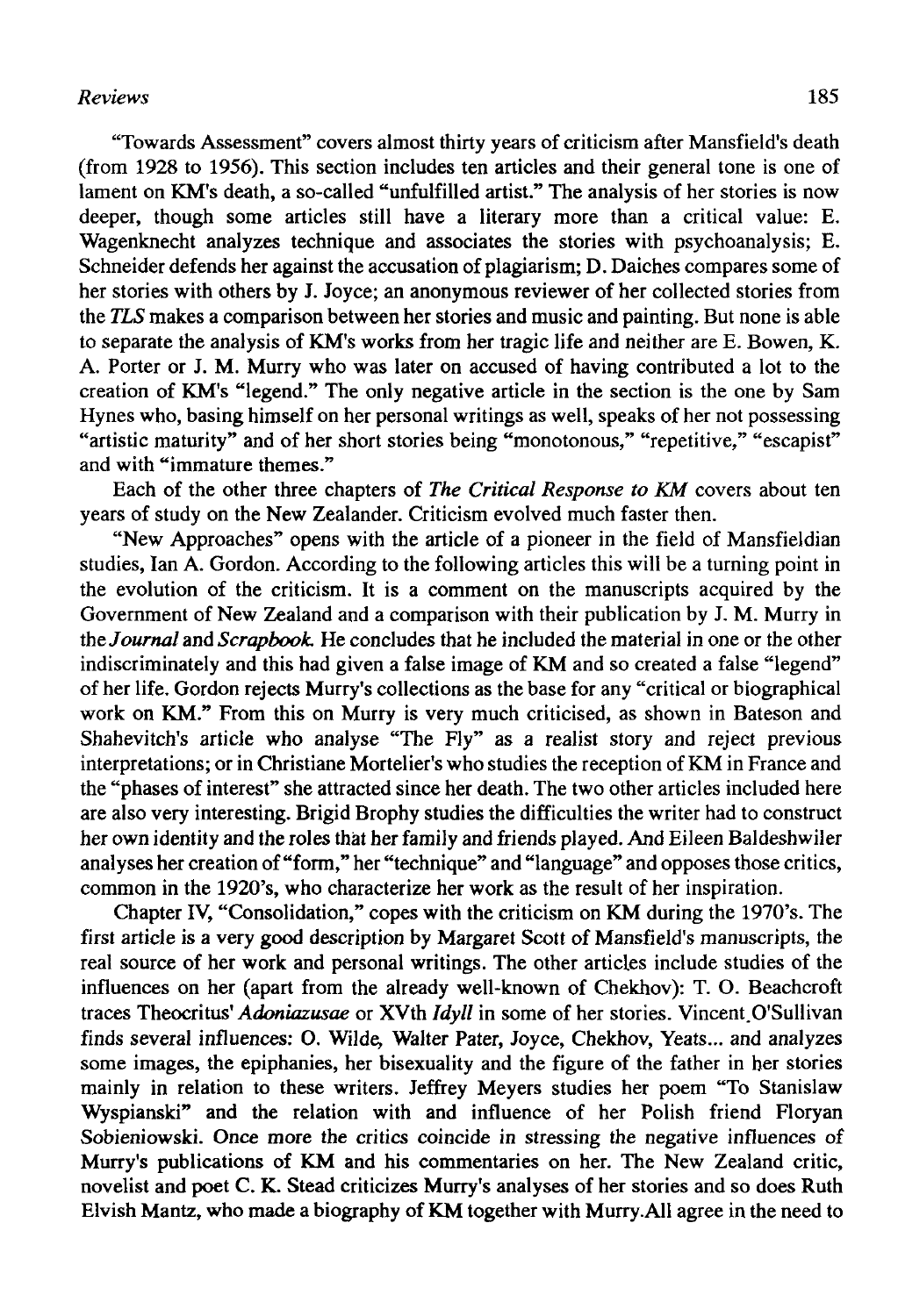change the course of criticism and disengage the writer from her legend in order to make deeper and new studies of her stories. The already mentioned C. K. Stead makes an account of the phases in which "Prelude" was written. Jean E. Stone analyzes her earliest publications and her early life as a writer in New Zealand. And Cherry Hankin, an expert on KM, goes from her very youthful stories to the most famous and mature ones relating thera to other genres, examining the different types of endings and the use of fantasy to contrast with reality.

The last chapter of the book, "One Hundred Years On," includes eight articles which could be grouped in at least three categories: biographies, new focuses and new aspects studied.

The already classical biography of KM by Antony Alpers is present with a portion of one of its last chapters which is an analysis of "At the Bay." And from the more recent biography by Claire Tomalin we get the final chapter about Mansfield's death, the reactions it provoked and her popularity. Susan Gubar's article shows the feminist perspective. Andrew Gurr asks for a more ampie perspective to study writers as opposed to the too regional one. Ken Arvedson studies KM's religiousness. Judith Dale starts from her sketches and analizes how the written stories were adapted to radio broadcasts, to the stage and the cinema. Shifen Gong's portion of his dissertation is one of the surprising but not unique studies of KM's influence on Chínese literature. The very last article is itself an homage on KM by the New Zealand Maori novelist and short story writer Witi Ihimaera and, placed here, also an homage and perfect end from the editor Jan Pilditch.

The only aspect left to comment on is the Select Bibliography included at the end of the book. It is divided in four parts: Bibliographical, Biographical, Books, and Essays and Articles. A section usually included in critical studies, Primary Works by the Author, is missing, though this can be compensated by the Select Chronology of Mansfield Works at the beginning of the book. The bibliography is quite comprehensive. It includes most of the references mentioned along the book and some others. However, it may be worthwhile mentioning some works which should not be missing. In the Bibliographical section, and due to the fact that the editor refers to it at the end of the Select Chronology of Mansfield Works, these could have been included: "KM." *Twentieth-Century Short Story Explication.* Comp. Warren S. Walker. Handem: The Shoe String Press, 1967. 465- 76; "KM." *The New Cambridge Bibliography of English Literature.* Ed. I. R. Willison.Cambridge UP, 1972. 653-59; and G. N. Morris. *Mansfieldiana. A BriefKM Bibliography.* Wellington: The Beltane Book Bureau, 1948. In the Books Section, Van Gunsteren's book *KM and Literary Impressionism.* Amsterdan: Rapodi, 1990 is missing. And in Essays and Articles an old antecedent of this study on Mansfield's criticism is missing: Jack Garlington. "KM: The Critical Trend." *Twentieth Century Literature* 2.2 (1956): 51-61, which very well summarizes the criticism till his own day.

There are also some mistakes which could be disconcerting and should be corrected in subsequent editions: in Jeffrey Meyers, "KM: A Bibliography of International Criticism, 1921-1977," there is the number of the volume missing (no. 2). Isabel C. Clarke, *KM: A Biography* is in the Books section instead of the Biographical one. In *The Fine Instrument* there is a printing mistake: the year is 1989 instead of 1889. A. Sewell's book KM, A Critical Essay is not written in italics, and it adds "pp 1-32" as if it were an